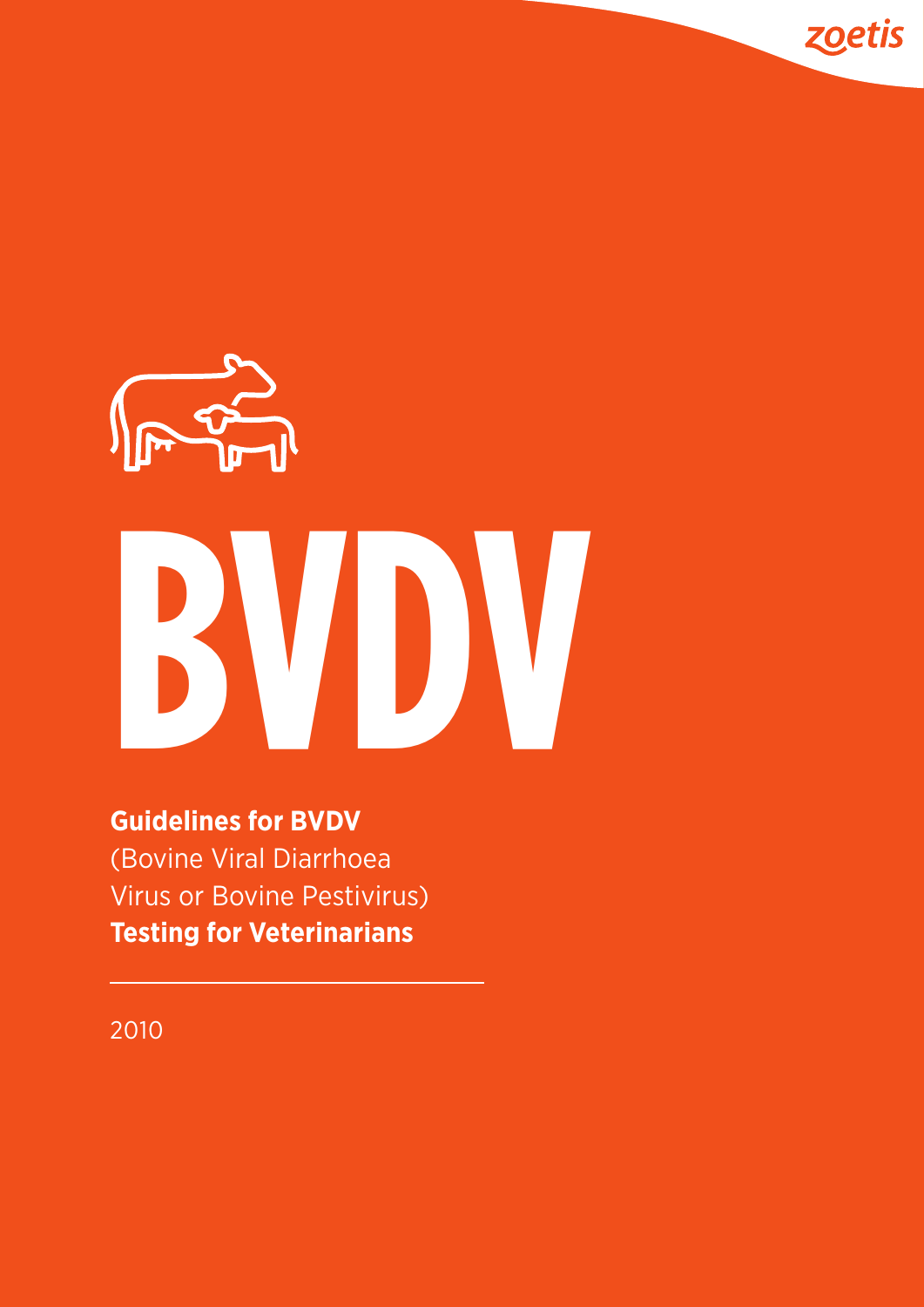# **Guidelines for BVDV Testing for Veterinarians**



These guidelines have been adapted from guidelines developed by the BVDV Technical Advisory Group – a group of veterinary researchers and practising veterinarians who provide services to dairy and beef herds, and feedlots. The primary objective of these guidelines is to improve decision making on investigation and control of BVDV infection in cattle.

## **Could BVDV infection be contributing to the problems in this herd or management group?**

### Step 1: Consider the evidence

- Look at the clinical history of the herd or management group.
- Undertake clinical examinations and diagnostic testing for BVDV. Include investigation of the likely contribution of other potential infectious and non-infectious causes of reduced performance.
- To help interpret the results, consider other evidence that may approximate when BVDV infection occurred in the herd or group. If a PI animal has been detected, determine its age – its dam is likely to have become infected 5-8 months prior to the birth of the PI animal.

#### Outcome

- If you conclude that BVDV is likely to be contributing to the problems detected in this herd or management group, go to Step 2.
- If you conclude that BVDV is unlikely to be contributing to the problems detected in this herd or management group consider how to decrease the risk of BVDV infection.
- Step 2: Determine the proportion of heifers or cows in this herd that are likely to be susceptible (i.e. not immune) to BVDV infection during the next mating period
- Do a serological profile of this herd or management group.
- Decide whether this herd or individual management groups within the herd will have a high or low proportion of animals susceptible during the next mating period.

#### Outcome

- High proportion of susceptible animals anticipated during the next mating period.
- Low proportion of susceptible animals anticipated during the next mating period.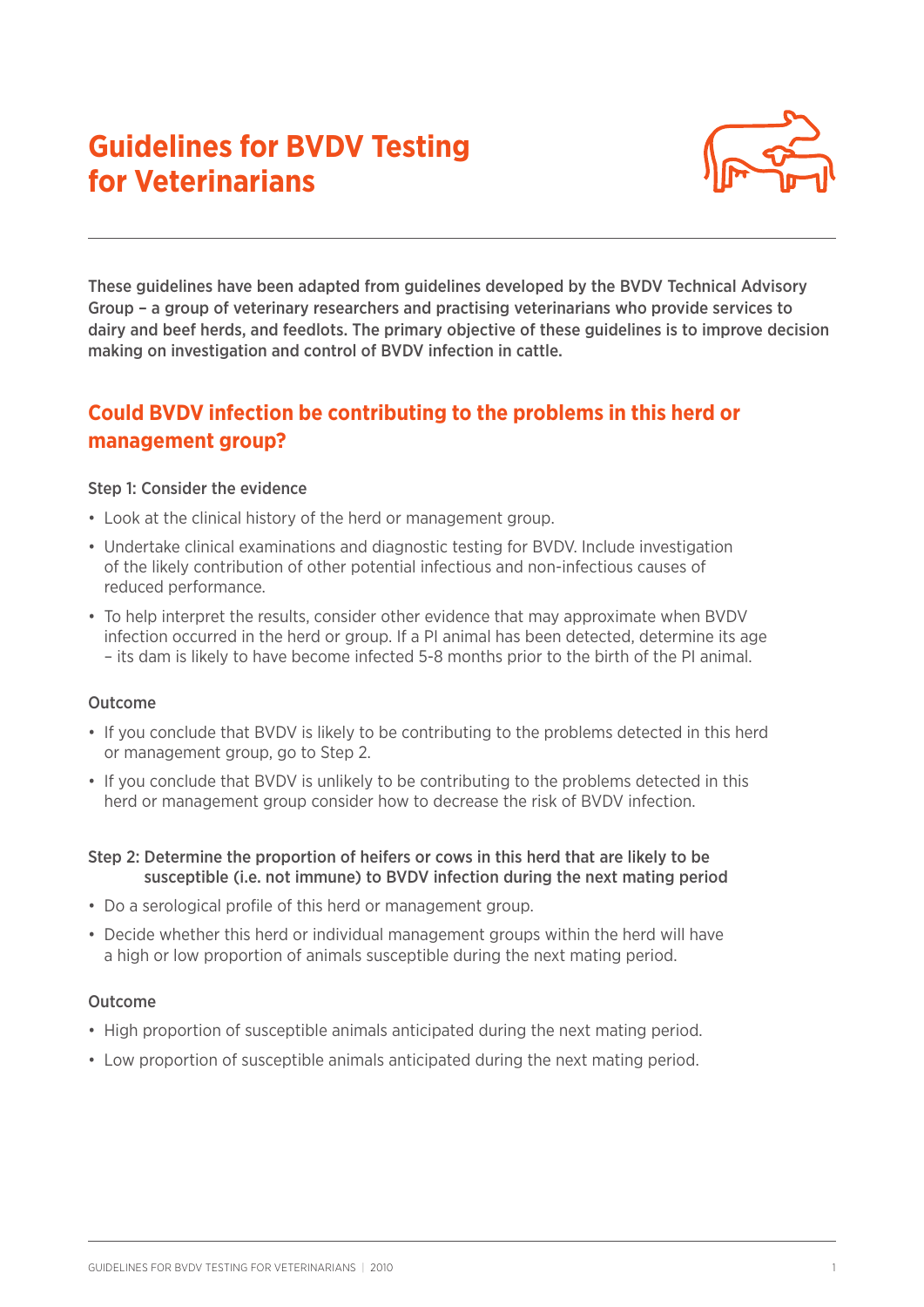### Step 3: Assess the risk of exposure to BVDV infection during the next mating period

- Look at all the possible ways that BVDV could be introduced to and/or transmitted in this herd or management group.
- Decide whether this herd or management group will have a low or high risk of exposure to BVDV during the next mating period.

### Outcome

Assess the anticipated status of this herd/management group during the next mating period.

The herd or management group will fall into one of four categories:

- 1. High % of heifers or cows susceptible/high risk of exposure.
- 2. High % of heifers or cows susceptible/low risk of exposure.
- 3. Low % of heifers or cows susceptible/high risk of exposure.
- 4. Low % of heifers or cows susceptible/low risk of exposure.

### Step 4: Options for controlling BVDV in this herd or management group

- Look at all the possible ways that BVDV could be introduced to and/or transmitted in this herd or management group.
- Decide whether this herd or management group will have a low or high risk of exposure to BVDV during the next mating period.

### Outcome

In discussion with the herd manager, decide which of the following control options or combination of control options best suit this herd or management group:

- 1. Vaccination.
- 2. Partial vaccination.
- 3. Autovaccination.
- 4. Removal of PI animals.
- 5. Biosecurity measures.
- 6. No specific management to control BVDV.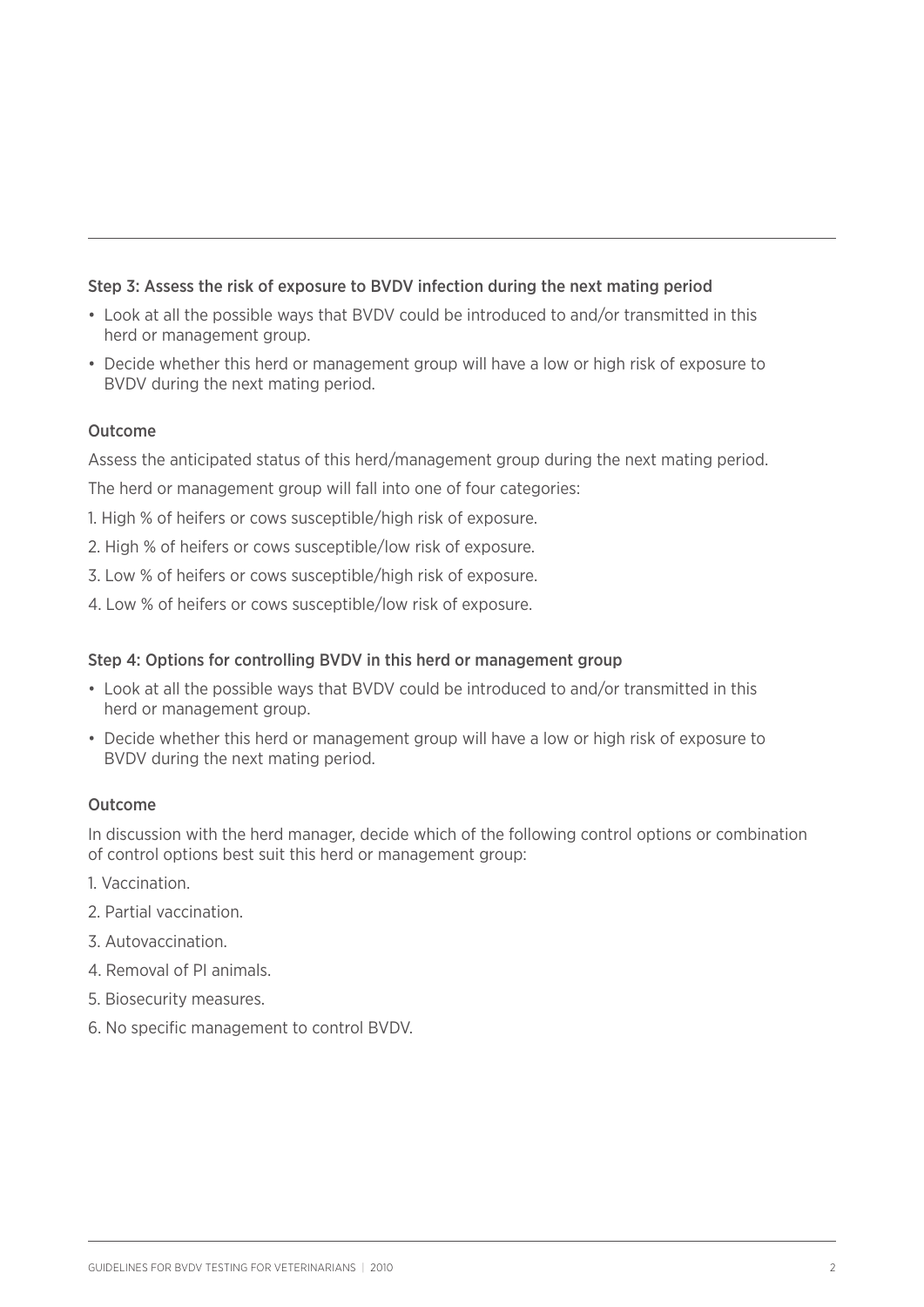# **Assessing the contribution of BVDV to reduced reproductive performance**

## **Sampling and test requirements vary with the time at which loss is identified**

### Examples include:

### 1. Reduced reproductive performance

 – lower than expected conception rate and/or delayed time to conception, reduced pregnancy rate, abortions, spread-out calving pattern usually identified by a reduced pregnancy rate at pregnancy diagnosis. If BVDV infection has contributed, infection will have occurred one to several months before the event is observed. Collect serum samples from representative affected animals (approximately 10 animals) and test for antibodies using the BVDV AGID test.

Determine the proportion of positive animals and whether there is evidence of recent infection based on the strength of AGID reactions.

### 2. Abortions and reduced calving rate

- may be evidence of abortion or just failure to calve. If there is no foetal material available, sample as (1) above. If a foetus is available collect:
- Pericardial fluid to test for IgG level and BVDV antibody
- Fresh lung and spleen to test for BVDV antigen using antigen-capture ELISA or BVDV virus using virus isolation or PCR
- Fixed tissues for histopathology.

### 3. Stillbirths and reduced viability of calves

 – unexpectedly high incidence of stillbirths, congenital defects, mortality in young calves, weak, stunted and 'poor doing' calves.

If BVDV is contributing to these problems, calves will have been infected at some stage during gestation. Collect samples as in (2) above and test for both BVDV antigen or virus and BVDV antibodies. (Remember that the ability to detect antigen may be compromised in calves <5 months old due to the possibility of residual colostral antibodies. Testing of skin biopsy samples (ear notch testing) overcomes this problem).

### 4. Weaner and yearling disease

 – some or all of these will be persistently infected animals if BVDV is contributing to the problems. These animals were most likely to have been infected with BVDV between about 30 and 90 days of gestation. Test for BVDV antigen in the blood or skin biopsy if the animal is alive, or from the spleen/lung if the animal is dead. Also, fix tissues for histopathology.

### 5. Mucosal disease

 – clinical diagnosis of mucosal disease. Presenting signs include persistent fever; ulceration of gum, mouth and gut; lameness and ulcers between the claws; bloody diarrhoea and death.

### 6. Post-mortem results

 – evidence of changes consistent with BVDV infection (in foetuses and calves: cerebellar hyporplasia; in weaners, yearlings and adults: mucosal disease).

### 7. Increased incidence of infectious respiratory or enteric diseases

 – unexpectedly high incidence of diseases such as bovine respiratory disease (BRD) or calf scours.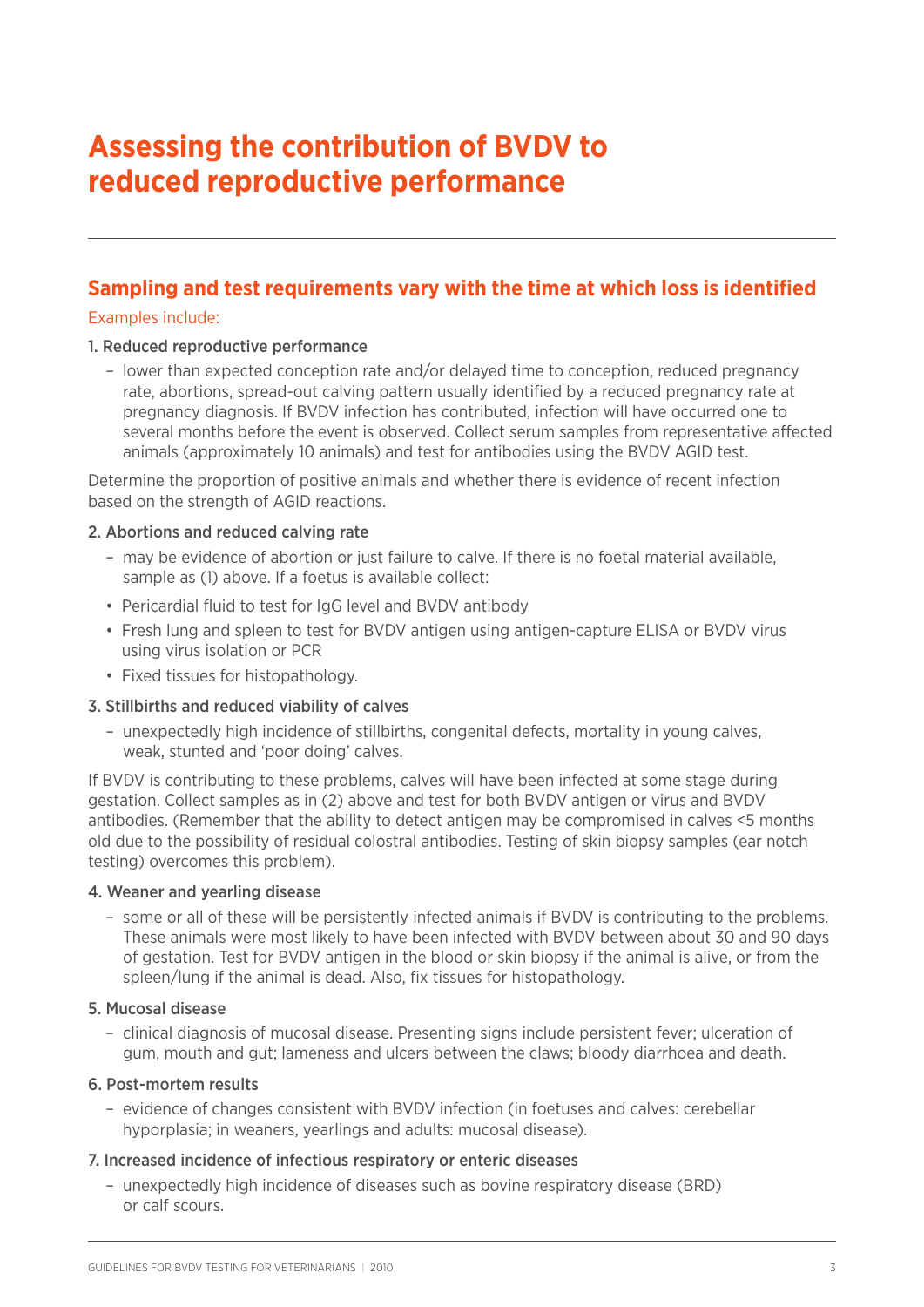# **How is an AGID serological profile obtained?**

When obtaining a serological profile, the structure of the herd must be taken into account. Review the herd structure considering the number of management groups and how these groups are segregated by husbandry management and age.

#### If animals in a management group are the same age

– collect serum from an appropriate number of randomly selected animals.

#### If there are multiple ages in the management group

 – sample an appropriate number of animals from each age category (e.g. heifers, first calvers, mature cows). The optimal group profile will include samples from heifers to be joined, joined heifers, first calvers and mature cows. Recording the age of cows is valuable and assists with interpretation of results.

#### If there are multiple management groups

 – each group should be sampled if they have been managed discreetly during the current (or previous) breeding season.

The precision of the serological profile will depend on how many animals are tested.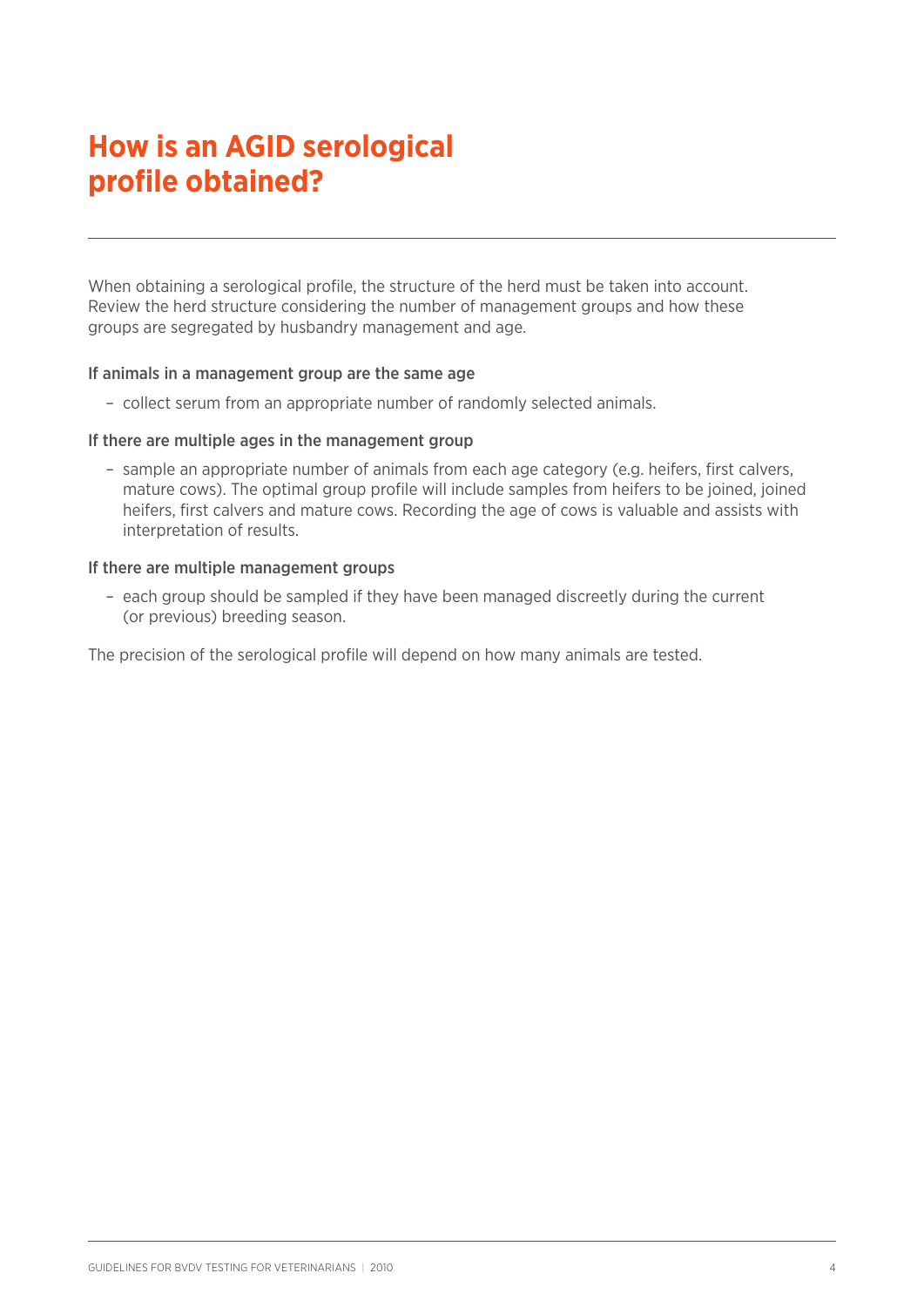# **What does an AGID test serological profile tell you?**

## **The AGID serological profile indicates:**

- The seroprevalence of BVDV antibodies in the herd or management group; that is, what proportion of animals have been exposed to BVDV and are now immune, and what proportion of animals are susceptible to infection
- An estimate of how recently the exposure may have occurred within the herd or management group.

### Estimating the percentage of susceptible cattle in a herd or management group

The percentage of tested animals that are seronegative enables you to estimate the percentage of animals in the herd/group that are susceptible. It is important to consider the confidence interval for the estimate when interpreting these results. If you sample a larger number of representative animals, the confidence interval will be narrower and so your estimate of the percentage of animals in the group/herd that are susceptible will be more precise.

Table 1 shows the 90% confidence intervals for various numbers of animals tested and for the various percentages that test negative. For example, from the table, if you test 20 animals and 6 (30%) are seronegative, you can be reasonably sure that the percentage of seronegative animals in the herd/ group is between 14% and 51%. And if you test 30 animals and they all test negative, you can be reasonably sure that the percentage of seronegative animals in the herd/group is at least 90%.

### **Table 1. Determining the precision of the serological profile with different numbers of animals tested**

| <b>Number of animals tested</b>                           |           |           |           |  |
|-----------------------------------------------------------|-----------|-----------|-----------|--|
| % of animals tested that<br>10<br>were seronegative       |           | 20        | 30        |  |
| (Likely % of animals in herd/group that are seronegative) |           |           |           |  |
| 0 (i.e. all tested positive)                              | $0 - 26$  | $0 - 14$  | $0 - 10$  |  |
| 30                                                        | $9 - 61$  | $14 - 51$ | $17 - 47$ |  |
| 50                                                        | 22-78     | $30 - 70$ | 34-66     |  |
| 70                                                        | $39 - 91$ | 49-86     | 53-83     |  |
| 100 (i.e. all tested negative)                            | 74-100    | 86-100    | 90-100    |  |

### **Table 2.**

| Interpreting the strength of the AGID serological results |                                    |                                                                            |  |
|-----------------------------------------------------------|------------------------------------|----------------------------------------------------------------------------|--|
|                                                           | <b>Negative</b>                    | Susceptible animal                                                         |  |
| 1 or 2                                                    | Weakly positive/positive           | Exposure to BVDV less likely to have happened<br>within the last 12 months |  |
|                                                           | Strongly or very strongly positive | Recent infection, usually in the last 3-9 months                           |  |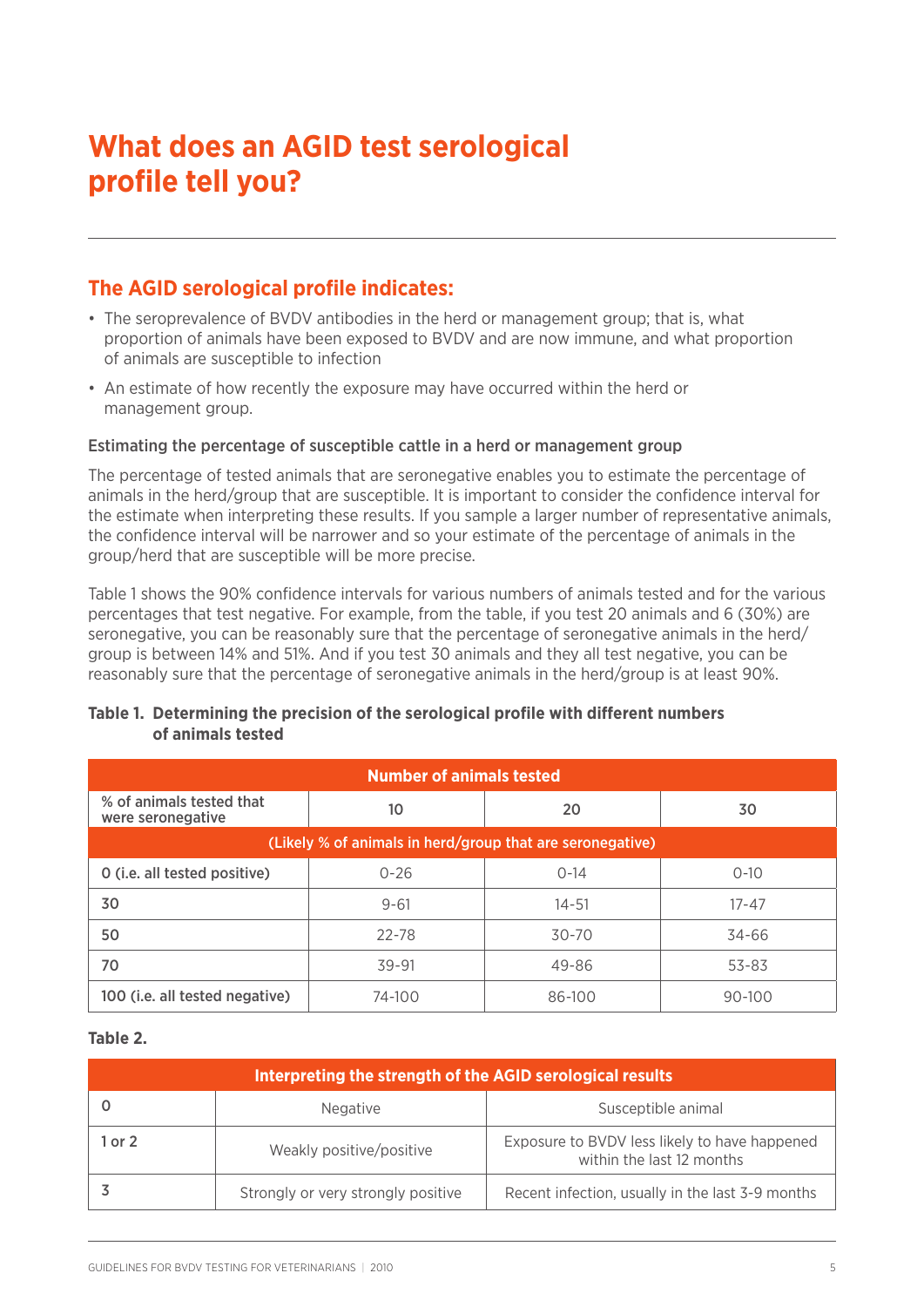# **What diagnostic tests are available to detect BVDV antibodies and what do they tell you?**

- Vaccination history must be known to properly interpret results.
- Although the scoring systems for these tests have been standardised nationally, reading of the results is subjective; results may therefore vary slightly from laboratory to laboratory but the herd profile should not change significantly.

| <b>Test</b>                               | <b>Interpretation</b>                                                                                                                                                                                                                                                                             | <b>Advantages/Disadvantages</b>                                                                                                                                                                                                                                                                                                                                                                                                                                                                   |  |  |
|-------------------------------------------|---------------------------------------------------------------------------------------------------------------------------------------------------------------------------------------------------------------------------------------------------------------------------------------------------|---------------------------------------------------------------------------------------------------------------------------------------------------------------------------------------------------------------------------------------------------------------------------------------------------------------------------------------------------------------------------------------------------------------------------------------------------------------------------------------------------|--|--|
| <b>AGID</b>                               | Used to measure seroprevalence<br>and to detect recent infection<br>(especially within last 9 months)                                                                                                                                                                                             | • Moderately high sensitivity<br>(in the period of about 2 years)<br>postinfection); high specificity                                                                                                                                                                                                                                                                                                                                                                                             |  |  |
|                                           | Test will detect antibody (Ab) from at<br>least several years before Ab reaction<br>measured and quantified:                                                                                                                                                                                      | • Quick test, sample quality less<br>important than VNT - good for<br>samples                                                                                                                                                                                                                                                                                                                                                                                                                     |  |  |
|                                           | negative = susceptible animal                                                                                                                                                                                                                                                                     | • Can detect Ab 2 weeks post-<br>infection with maximum<br>reaction usually about 5-12<br>weeks post-infection<br>• Will not usually detect Ab<br>post-vaccination<br>• Vaccinated cattle will still develop<br>AGID titres if naturally exposed to                                                                                                                                                                                                                                               |  |  |
|                                           | 1 or 2 (weekly positive/positive) =<br>exposure to BVDV less likely to have<br>happened within the last 12 months                                                                                                                                                                                 |                                                                                                                                                                                                                                                                                                                                                                                                                                                                                                   |  |  |
|                                           | $\geq$ 3 (strongly or very strongly positive)<br>= recent infection, usually in the last<br>3-9 months                                                                                                                                                                                            |                                                                                                                                                                                                                                                                                                                                                                                                                                                                                                   |  |  |
|                                           | Samples from pregnant females that                                                                                                                                                                                                                                                                |                                                                                                                                                                                                                                                                                                                                                                                                                                                                                                   |  |  |
|                                           | yield this result indicate the female<br>may be carrying a PI foetus                                                                                                                                                                                                                              | BVDV. This can be used to monitor<br>if BVDV is still circulating in a herd<br>that is vaccinated                                                                                                                                                                                                                                                                                                                                                                                                 |  |  |
| <b>Virus neutralisation</b><br>test (VNT) | Used to measure seroprevalence;<br>difficult to predict time of infection<br>• Most very high titres (>1280)<br>indicate infection in last 9-12 months<br>• Ab titre measured as a reciprocal<br>of serum dilution:<br>$\leq 10$ = Negative<br>20, 40, 80, 160, 320 etc. to >5120<br>$=$ positive | • Detects Ab 2 weeks post-infection<br>but titres rise for up to 9 months -<br>difficult to interpret 'rising' titres on<br>positive paired samples<br>• Detects vaccine Ab and good for<br>comparison of titres in sequential<br>samples from vaccinates<br>• Good test for detection of low<br>levels of Ab; need very good quality<br>samples<br>• Sensitivity and Specificity of test<br>varies depending on antigenic<br>similarity between reference strain<br>used in test and herd strain |  |  |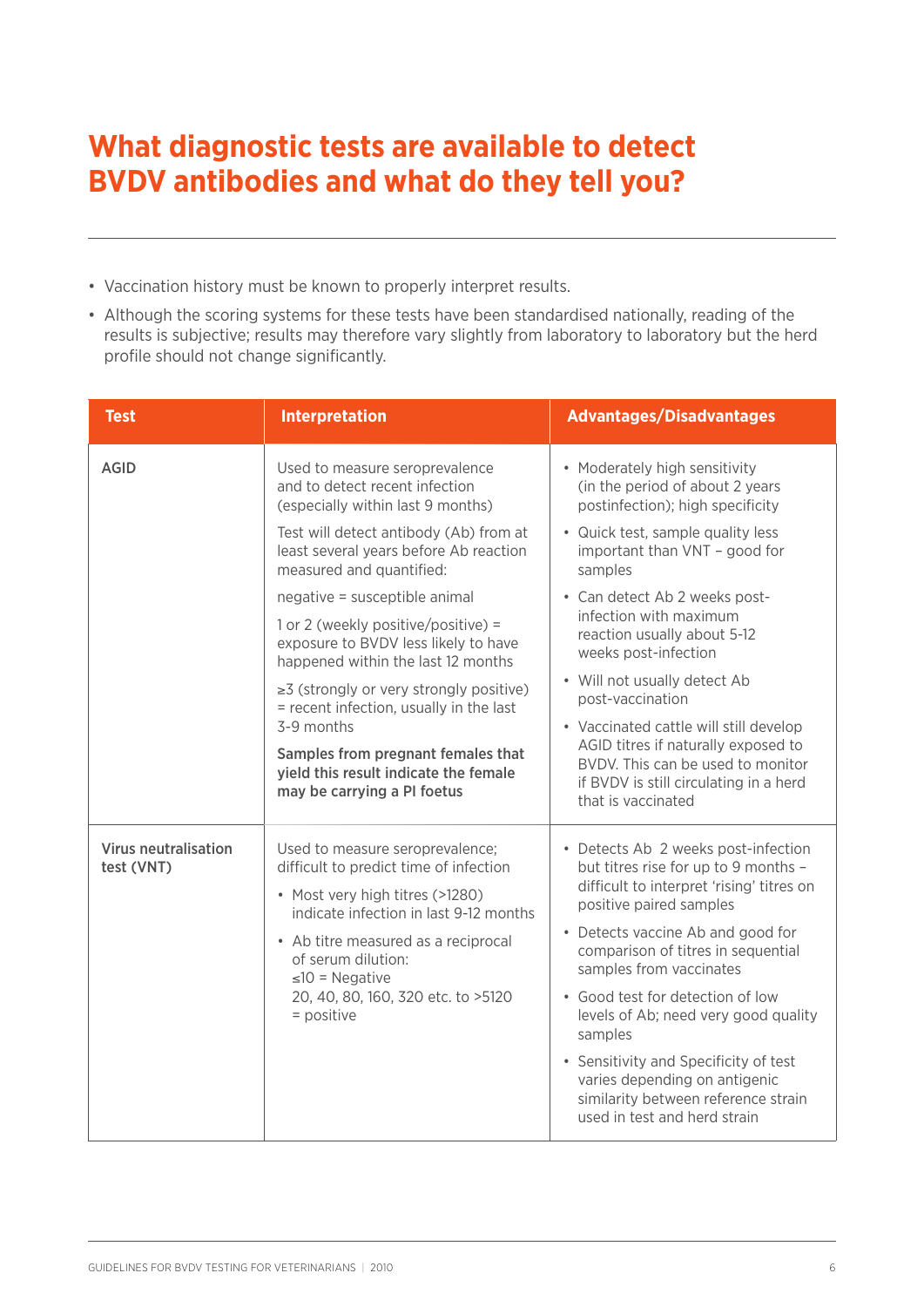| <b>Test</b>                                   | <b>Interpretation</b>                                                                                                                                                                                                                                                                                                                                                                                                                                                                                                                                                                                                                                                                                                                                                                                                                                                                                                                                                                                                                                                                                                                                                                                                                                                                                                                                                                                                                                                                                                                 | <b>Advantages/Disadvantages</b>                                                                                                                                                                                                                                                                                                                                                                       |
|-----------------------------------------------|---------------------------------------------------------------------------------------------------------------------------------------------------------------------------------------------------------------------------------------------------------------------------------------------------------------------------------------------------------------------------------------------------------------------------------------------------------------------------------------------------------------------------------------------------------------------------------------------------------------------------------------------------------------------------------------------------------------------------------------------------------------------------------------------------------------------------------------------------------------------------------------------------------------------------------------------------------------------------------------------------------------------------------------------------------------------------------------------------------------------------------------------------------------------------------------------------------------------------------------------------------------------------------------------------------------------------------------------------------------------------------------------------------------------------------------------------------------------------------------------------------------------------------------|-------------------------------------------------------------------------------------------------------------------------------------------------------------------------------------------------------------------------------------------------------------------------------------------------------------------------------------------------------------------------------------------------------|
| Antibody<br><b>ELISA</b>                      | Used to measure seroprevalence by<br>detecting Ab. May be done on blood<br>or milk samples                                                                                                                                                                                                                                                                                                                                                                                                                                                                                                                                                                                                                                                                                                                                                                                                                                                                                                                                                                                                                                                                                                                                                                                                                                                                                                                                                                                                                                            | As for Virus Neutralisation Test<br>ELISA tests typically detect antibodies<br>sooner after infection/vaccination than<br><b>VNTs</b><br>TEGO blood collection devices allow<br>blood collection by producers at their<br>convenience. Samples do not require<br>refrigeration. PI testing can be done<br>on the same samples if necessary                                                            |
| <b>BVDV Antibody</b><br><b>ELISA for Milk</b> | May be used to measure the BVDV<br>antibody level in milk from individual<br>animals, or more commonly in a<br>sample of milk taken from the vat<br>at the completion of milking. There<br>is a correlation between this latter<br>measurement and the proportion of<br>seropositive animals in the milking<br>herd, and the concentration of<br>antibodies in seropositive animals<br>The results of this test are expressed<br>as a S/P ratio (Sample/Positive:<br>Control ratio)<br>• Very low values (approximately<br>0.25 or less) are indicative of<br>very low seroprevalence in the<br>milking group<br>• Very high values (approximately<br>>1.0) in an unvaccinated herd are<br>indicative of high seroprevalence in<br>the milking group, and may suggest<br>there are many animals that have<br>been infected relatively recently, or<br>sometimes that there may be one or<br>more PI animals in the herd<br>• S/P values between 0.25 and 1.0<br>include herds with a wide range of<br>seroprevalence which require further<br>investigation (e.g blood sampling for<br>an AGID serological profile) before<br>recommendations can be made<br>about BVDV management<br>Very large changes in the S/P ratio<br>indicate changes in the BVDV status<br>of the herd, which require review of<br>the BVDV management of the herd.<br>For example, a significant drop in the<br>SP ratio may indicate a herd is more<br>susceptible. A significant increase<br>in S/P ratio may indicate the recent<br>introduction of a PI | • Recent vaccination can result in a<br>significant increase in the S/P ratio<br>• Care should be taken that vat<br>samples are representative of the<br>milking group<br>• Easy to collect, inexpensive test.<br>Facilitates regular monitoring of the<br>BVDV status of the milking herd<br>Doesn't assess the other<br>$\bullet$<br>management groups in the herd<br>i.e. dry cows, heifers, bulls |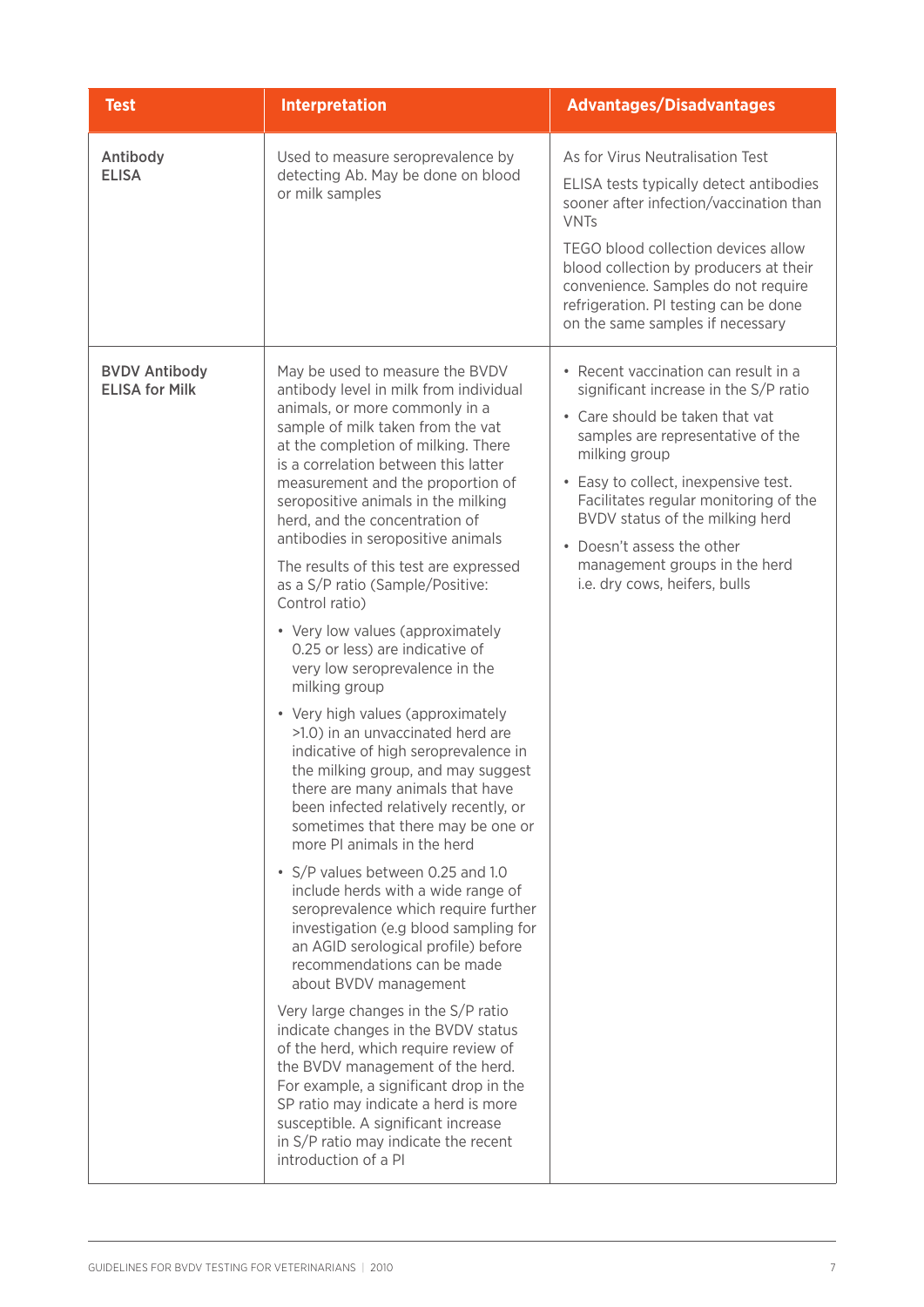# **What are the tests for identifying Persistently Infected animals?**

- PI animals will have an ongoing negative or weak antibody reaction and a positive test for antigen.
- Care should be taken in interpreting results from testing blood samples from animals less than six months of age as colostral antibodies may reduce the sensitivity of the antigen capture ELISA test in detecting PI animals. The preferred samples for testing calves under 6months of age to detect PI animals are ear notch (skin tissue) or hair.

| <b>Test</b>                        | <b>Sample</b>                                                                                                                  | Cost/sensitivity/<br>turnaround time                                                                                                  | <b>Advantages/disadvantages</b>                                                                                                                                                                                                                                                                                                                                                                                                                                                                                                                                                                                                                                                                                                                                          |
|------------------------------------|--------------------------------------------------------------------------------------------------------------------------------|---------------------------------------------------------------------------------------------------------------------------------------|--------------------------------------------------------------------------------------------------------------------------------------------------------------------------------------------------------------------------------------------------------------------------------------------------------------------------------------------------------------------------------------------------------------------------------------------------------------------------------------------------------------------------------------------------------------------------------------------------------------------------------------------------------------------------------------------------------------------------------------------------------------------------|
| Antigen<br>capture<br><b>ELISA</b> | Leukocytes<br>Blood clot<br>Serum<br>Plasma<br><b>Tissues</b><br><b>Skin</b><br>e.g. ear notch<br>Hair, including<br>the roots | Relatively low cost/<br>high sensitivity<br>Turnaround:<br>$1-2$ days<br>(serum, plasma, skin)<br>$2-3$ days<br>(leukocytes, tissues) | • Can be used for whole herd/group<br>testing and for detecting individual<br>PI animals<br>• Infrequently detects transiently<br>infected animals if testing blood or<br>serum but may occasionally detect<br>transient infections with skin as<br>the sample<br>• Skin testing (Ear notch testing)<br>The advantage of using a skin<br>sample is that colostral Abs do not<br>interfere with the test<br>• Must re-test test positive animals<br>3 weeks later to confirm persistent<br>infection<br>• Cost of skin testing is less than<br>blood testing because blood<br>samples have to be spun down<br>and serum separated off<br>• Ensure cross contamination of<br>samples does not occur, and<br>samples are appropriately identified<br>for individual animals |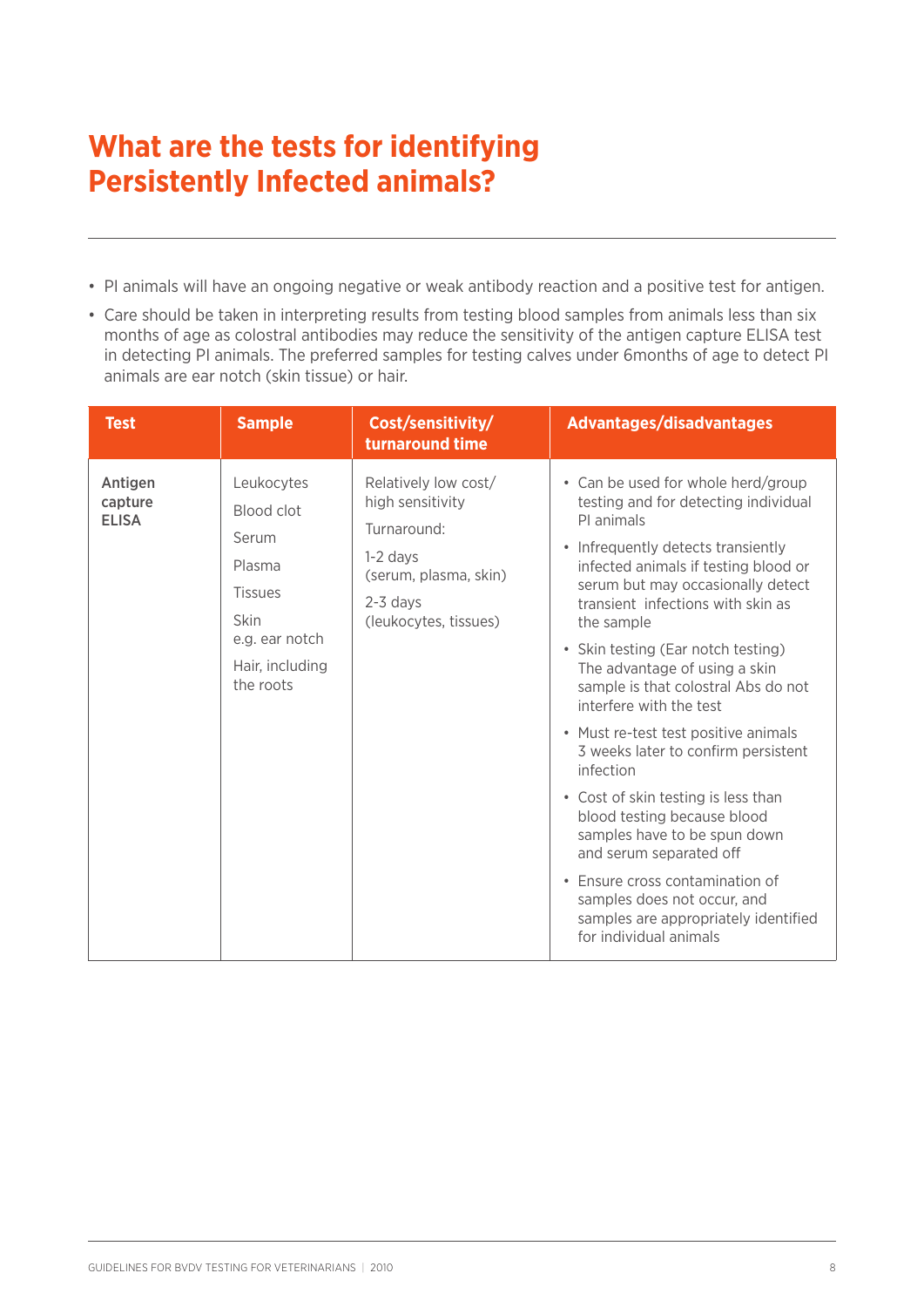| <b>Test</b>                           | <b>Sample</b>                           | Cost/sensitivity/<br>turnaround time                          | <b>Advantages/disadvantages</b>                                                                                                                                                                                                                                                                                                                                                                                                                                                                                                                                                                                                                              |
|---------------------------------------|-----------------------------------------|---------------------------------------------------------------|--------------------------------------------------------------------------------------------------------------------------------------------------------------------------------------------------------------------------------------------------------------------------------------------------------------------------------------------------------------------------------------------------------------------------------------------------------------------------------------------------------------------------------------------------------------------------------------------------------------------------------------------------------------|
| Polymerase<br>chain reaction<br>(PCR) | Serum<br>Plasma<br><b>Tank Milk</b>     | Moderate cost/very<br>high sensitivity<br>2-3 days turnaround | • Not most cost-effective method of<br>determining individual PI animals<br>· Good for screening of pooled<br>samples from whole herd/group<br>bleeds. If a pool tests positive, the<br>individual samples are re-tested to<br>identify infected individual(s)<br>• Must re-test suspected PI animals<br>3 weeks later to confirm persistent<br>infection (rather than transient<br>infection)<br>• There is potential for cross-<br>contamination<br>• In tank milk, a negative test<br>provides confidence of no exposure<br>on up to 400 milkers<br>Positive pools suggest presence of<br>a PI and require individual screening<br>to find these animals. |
| <b>Virus</b><br>isolation (VI)        | Serum<br><b>Blood</b><br><b>Tissues</b> | High cost/high sensitivity<br>1-3 weeks turnaround            | • Not preferred test for routine<br>herd screening due to cost and<br>turnaround time<br>• Must re-test suspected PI animals<br>3 weeks later to confirm persistent<br>infection (rather than transient)                                                                                                                                                                                                                                                                                                                                                                                                                                                     |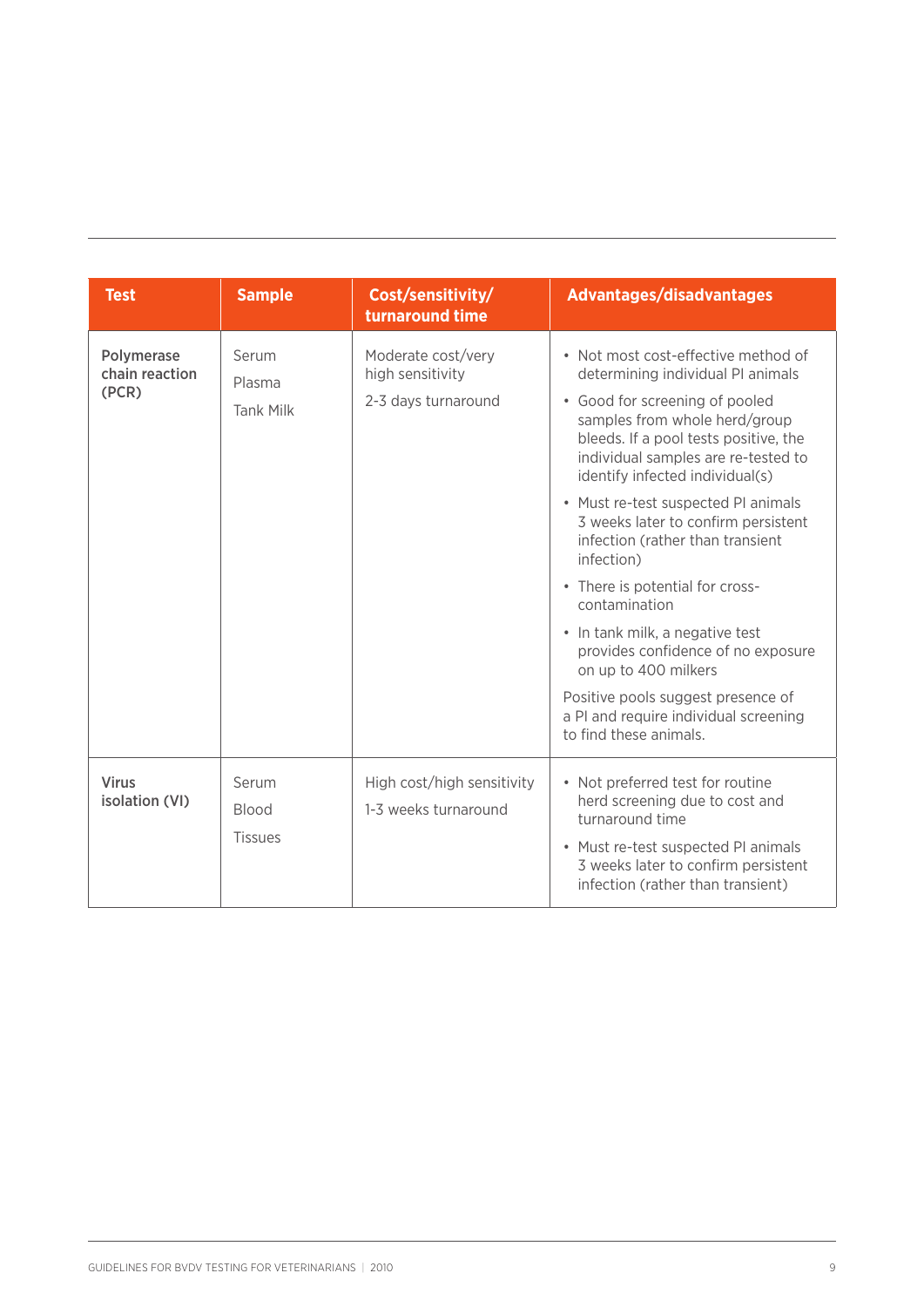# **Options for controlling BVDV in a herd or management group**

### **1. Vaccination**

### Important consideration

Vaccination becomes more appropriate as the proportion of susceptible cattle in the herd/group increases and as the risk of exposure increases. If you are planning to conduct an artificial breeding program, strong consideration should be given to vaccinating breeding females prior to conducting the program.

### **What are the benefits of vaccination?**

• Properly conducted, vaccination of a herd/management group will result in a high proportion of the females being immune to infection, which minimises the likelihood of losses if the herd/group is exposed to BVDV.

### **What are the disadvantages of vaccination?**

- Vaccination is not 100% effective. There will still be a proportion of susceptible animals in the herd/group despite vaccination so adequate biosecurity and monitoring procedures are still required to prevent re-introduction and transmission of the virus and subsequent infection of susceptible animals. It may also be advisable to consider testing all the cattle in the herd/group to identify and cull PI animals. PI breeding females will produce PI calves even if vaccinated.
- Vaccination must be maintained to ensure long-term protection. If vaccination of a herd following BVDV infection is maintained for several years, the herd is likely to become free of infection; it then follows that in the absence of vaccination, this herd will experience an increase in the proportion of susceptible animals over time unless re-exposed to BVDV from an external source.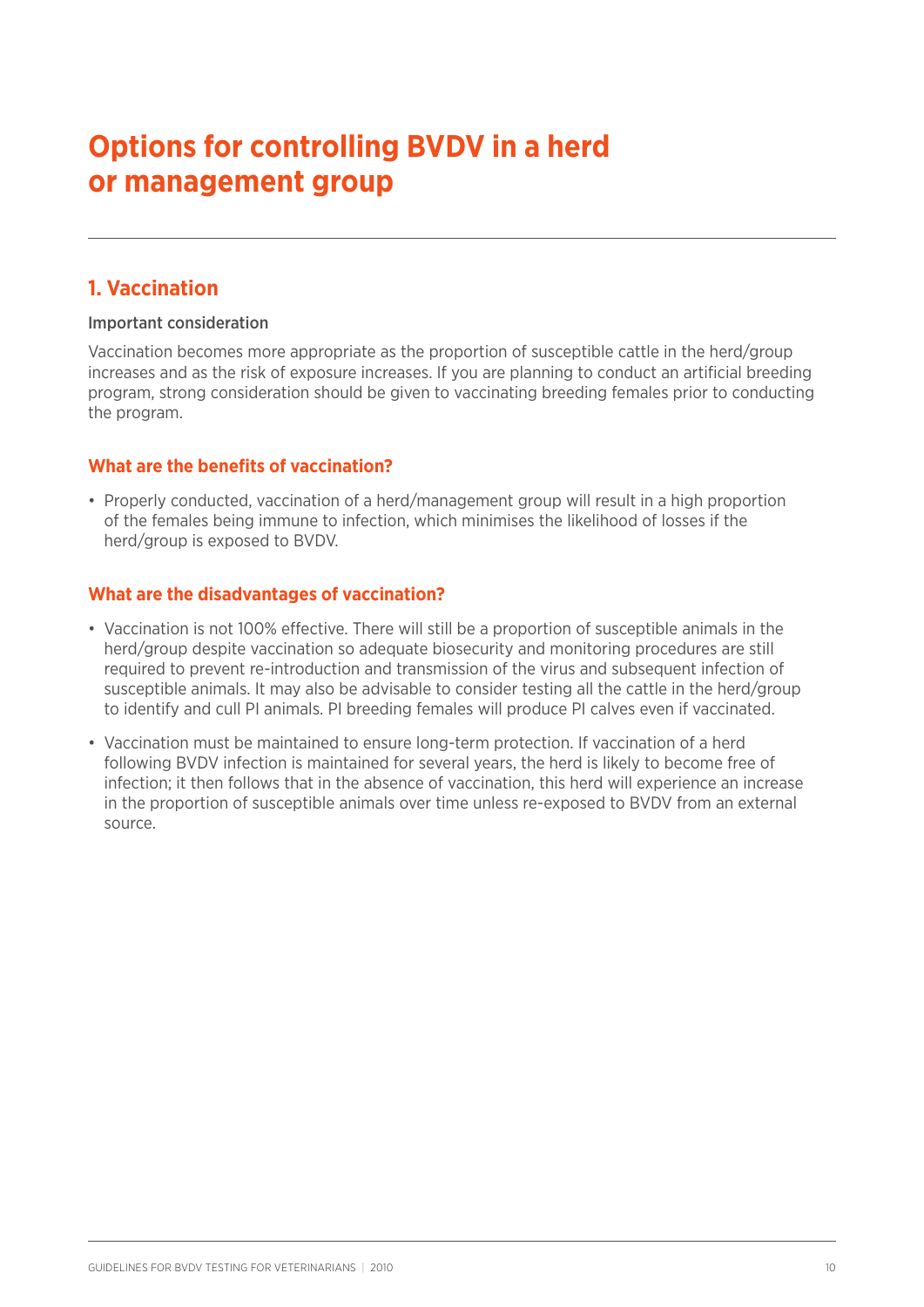### **What is the vaccination protocol for a herd or management group?**

#### • Whole herd/group vaccination program

- in the first year each breeding female should be vaccinated twice with the second vaccination occurring at least 4 weeks before commencement of mating. Thereafter, females should be vaccinated once a year, preferably 4 weeks prior to the start of mating.
- Replacement heifer vaccination program
	- heifers should be vaccinated twice, with the second vaccination occurring 2-4 weeks prior to the commencement of mating.
- Previously unvaccinated cows and bulls will require a primary course of vaccination consisting of two doses of vaccine, with an interval of 4 weeks – 6 months between doses. The primary course of vaccination should preferably be completed 2-4 weeks prior to joining/insemination.
- It is important that Pestigard® vaccine is handled and administered correctly.
- The vaccine should be stored between 2°C and 8°C and protected from light.
- When ready to use the vaccine, it must be gently mixed (vigorous shaking may cause the product to foam) and kept thoroughly mixed during use.
- All the vaccine must be used within 30 days of opening.
- The dose of vaccine on all occasions is 2 mL. The vaccine should be injected subcutaneously.
- Protective immunity is expected to develop within 14 days of the second dose. Pestigard® is safe for use in pregnant cows.

|                                                 | <b>Heifers</b>                                            |                                                                 | <b>Cows</b>                                                                                      | <b>1st Season or</b><br><b>New Bulls</b>                  |                                                     | <b>Bulls</b>             |
|-------------------------------------------------|-----------------------------------------------------------|-----------------------------------------------------------------|--------------------------------------------------------------------------------------------------|-----------------------------------------------------------|-----------------------------------------------------|--------------------------|
| <b>Schedule</b>                                 | <b>Primary Course</b>                                     |                                                                 | <b>Annual Booster</b>                                                                            | <b>Primary Course</b>                                     |                                                     | <b>Annual Booster</b>    |
| <b>Timing</b>                                   | 1st Dose:<br>$6 - 8$<br>weeks<br>pre-<br>joining          | 2 <sub>nd</sub><br>Dose:<br>$2 - 4$<br>weeks<br>pre-<br>joining | 2-4 weeks<br>pre-joining                                                                         | 1st Dose:<br>$6 - 8$<br>weeks<br>pre-<br>joining          | 2nd<br>Dose:<br>$2 - 4$<br>weeks<br>pre-<br>joining | 2-4 weeks<br>pre-joining |
| Farm<br><b>Management</b><br><b>Flexibility</b> | 1st Dose<br>may be given up<br>to 6-months<br>pre-joining |                                                                 | May be given<br>at pregnancy<br>testing or<br>branding.<br>Pregnant<br>cows can be<br>vaccinated | 1st Dose<br>may be given up<br>to 6-months<br>pre-joining |                                                     |                          |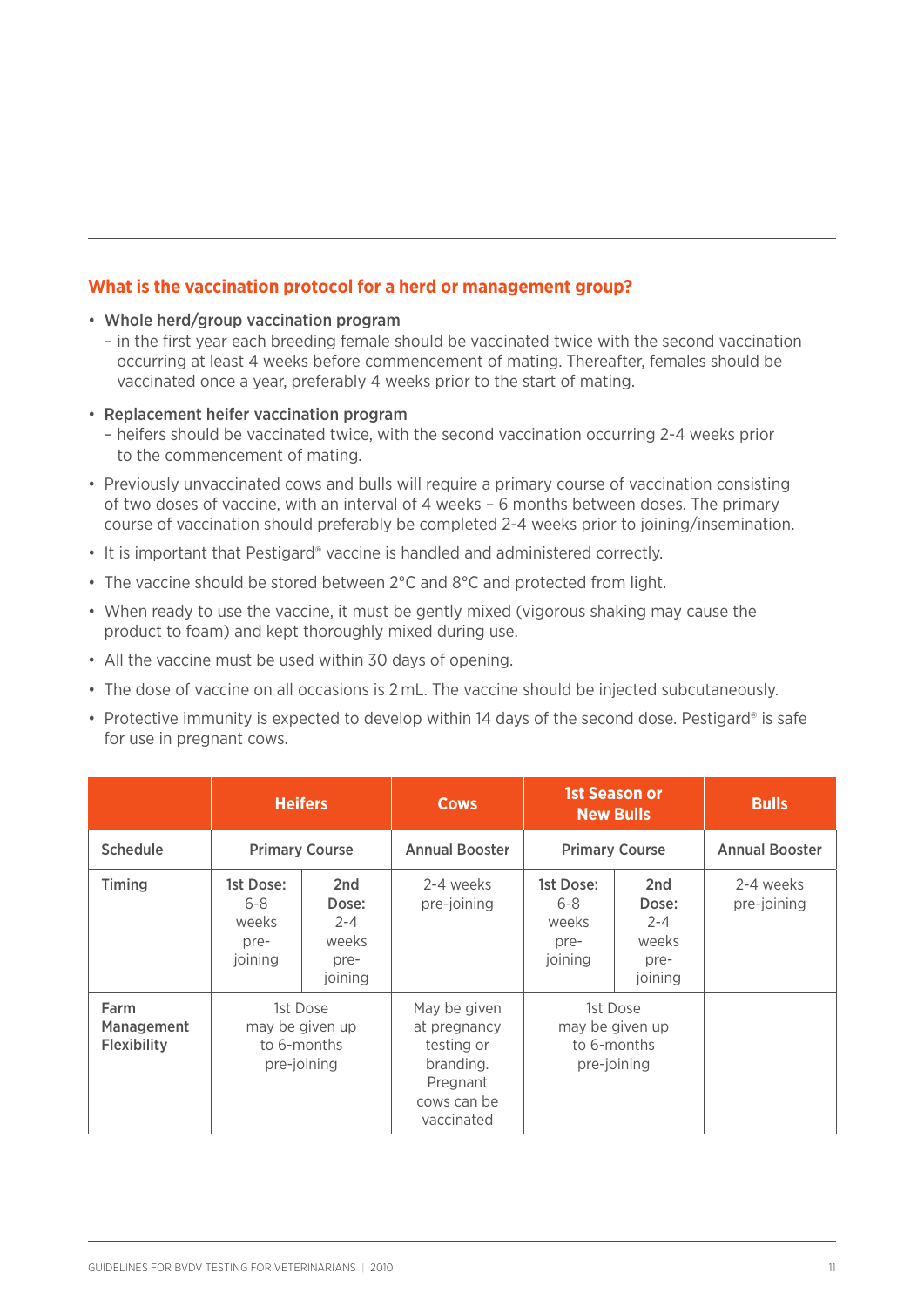## **2. Partial vaccination**

(Vaccination of part of the herd or management group that is more likely than the rest to become infected and experience losses due to BVDV infection).

### Important considerations

This option is commonly implemented to reduce the likelihood of BVDV infection in replacement heifers. Often, due to the fact that replacement heifers are reared in isolation to the adult herd, there may be a high proportion of susceptible animals in this group. Analysis of the results of serological profiling of the heifer and cow herds/groups and consideration of the timing of introduction of the replacement heifers to the cow herd relative to the commencement of mating will enable assessment of the likely benefits of implementing this option.

### **What are the advantages of partial vaccination?**

• The major advantage of this option is the reduced number of vaccine doses required for the herd.

### **What are the disadvantages of partial vaccination?**

• Infection in the unvaccinated animals may result in losses and maintenance of infection in the herd/group.

### **What is the protocol for vaccinating heifers only in a herd or management group?**

• Heifers should be vaccinated 4 weeks – 6 months apart, with the second vaccination occurring 4 weeks prior to commencement of mating. If the heifers are going to be maintained in isolation from the cow herd until after calving, it may be beneficial to vaccinate them again prior to entry into the cow herd.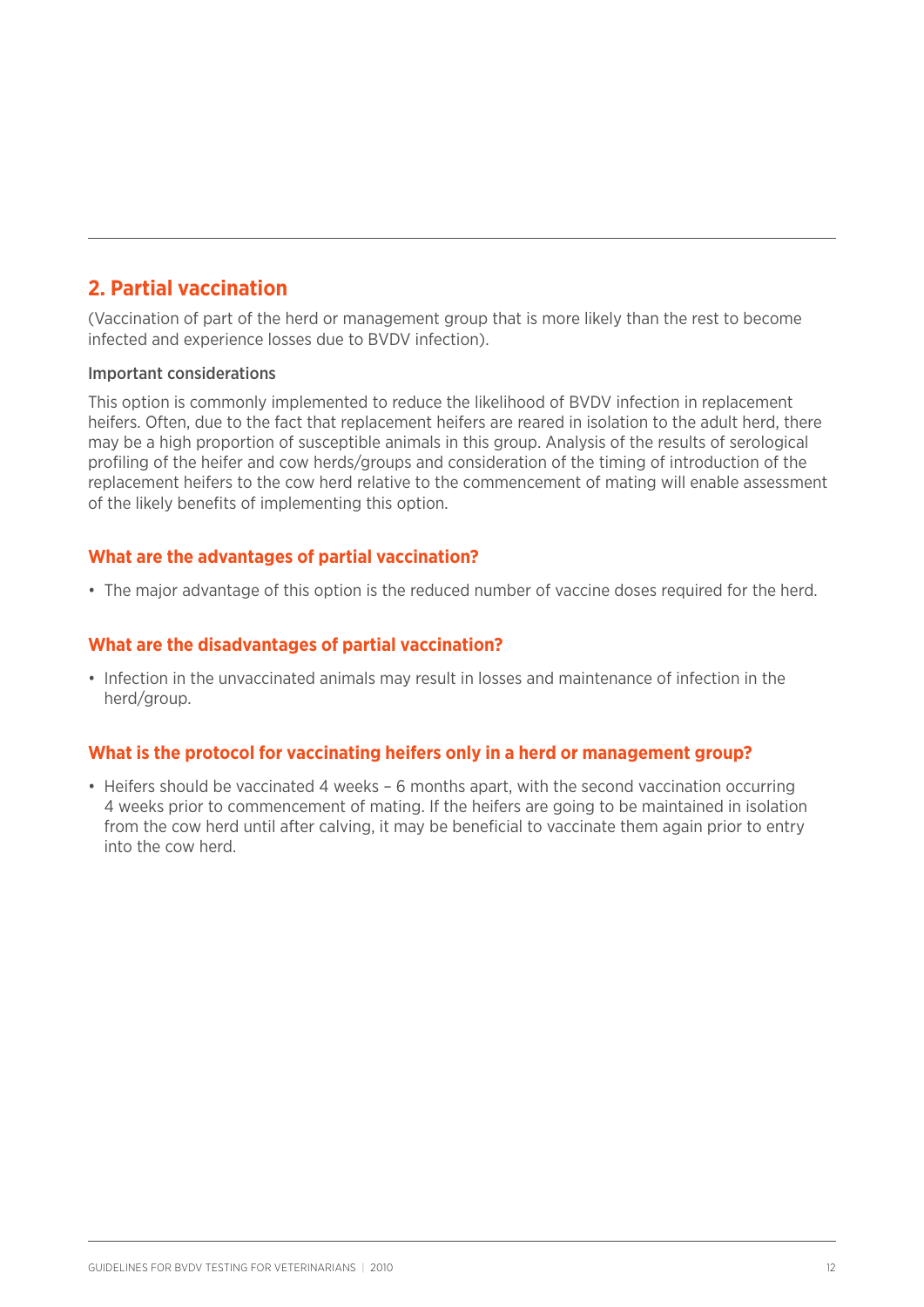## **3. Autovaccination**

(Controlled, natural transmission of infection using PI animals)

#### Important considerations

If this approach to inducing immunity is to be used, it is critical that autovaccinator cattle (i.e. the animals you suspect are PI animals) are tested and confirmed to be PI animals.

Further, the PI animals must be clearly identified so that they are not inadvertently mixed with cattle in the early stages of pregnancy.

The PI autovaccinator cattle should be placed in a small yard with the replacement heifers each year at least 16 weeks prior to the start of mating and kept separate from breeding females at all other times.

As PI cattle have a significantly shorter life expectancy than normal cattle, if the autovaccinator cattle die and there are no other PI cattle in the herd, the herd will progressively become more susceptible to infection over time.

### **What are the advantages of autovaccination?**

• Yarding susceptible cattle with a PI animal for a period of several days should result in a high proportion (>80%) becoming infected and subsequently developing long-lasting immunity. To increase the likelihood of exposure of the susceptible cattle to the PI animal(s), the cattle should be fed and watered at a single point in the yard, and regularly moved around in the yard.

### **What are the disadvantages of autovaccination?**

- You cannot be guaranteed that all cattle in the group exposed to the PI animal will become infected and hence immune because of issues such as the number of animals in the group and the behaviour of the PI animal (it may be a 'shy' animal). Most studies that have induced infection using this method have exposed a relatively small numbers of heifers (<30) to a single PI. There is a lack of information on how long much larger mobs of heifers should be exposed to a single PI animal to ensure the majority become infected. A possible way to address this problem would be to draft large heifer mobs into several smaller groups in the cattle yards, and then rotate the PI between pens of heifers every couple of days for a period of about 2 weeks.
- Exposure to infection using this method can be variable and some susceptible cattle may still be present in herds/management groups. Accordingly, the seroprevalence of BVDV antibodies in exposed groups should be assessed.
- There is an increased risk of infectious disease among cattle, particularly young cattle exposed to a PI animal due to the immunosuppression associated with transient BVDV infection. Investigation of outbreaks of bovine respiratory disease in weaners has been linked to the presence of PI calves in the weaner calf group subsequent to outbreaks of foetal infection in breeding herds.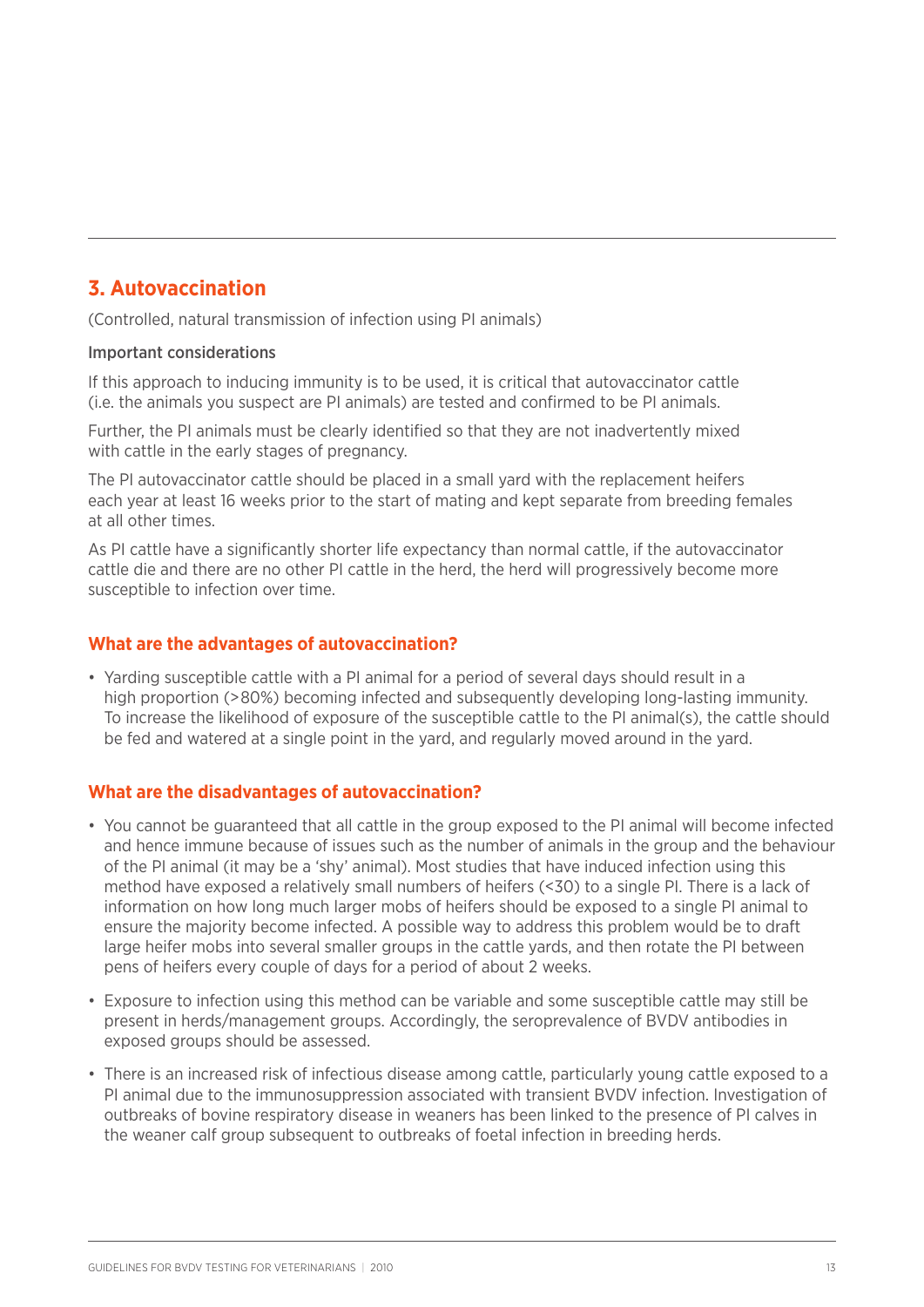## **4. Removing PI animals from the herd or management group**

### Important considerations

If this option is implemented then farmers must recognise that, over a period of several years, the proportion of susceptible cattle in their herd/group will increase substantially. If the risk of exposure to infection continues to be high then options to enhance the immunity of the herd/group (e.g. vaccination of the herd/group) and/or reduce the risk of exposure to infection (e.g. implement biosecurity measures) should be strongly considered.

For maximum benefit, PI animals need to be removed prior to the subsequent joining to prevent exposure of seronegative pregnant females and their unborn calves. If a producer aims to eradicate BVDV from their herd/management group, several rounds of herd/group testing may need to be done, followed by ongoing monitoring, to verify freedom from infection. This approach on its own will only be successful if the majority of cows are immune to BVDV from previous exposure, which generally only occurs in situations of high stocking density and smaller herd sizes.

### **What are the advantages of removing PI animals from a herd/group?**

- As PI animals are the major source of infection, their removal from a herd or group will significantly reduce transmission of BVDV.
- If all PI animals are removed prior to joining, the risk of in utero exposure of the subsequent calf crop to BVDV will be low. This minimises or eliminates the proportion of PI calves introduced into the herd/group.
- In situations of high-stocking densities, the removal of PI animals may improve the efficacy of a BVDV vaccination program, because the animals are not constantly being challenged.

### **What are the disadvantages of removing PI animals from a herd/group?**

- In large herds or management groups, removing PI animals may not be an option on economic grounds because of the large cost involved in sampling and testing individual animals.
- Removing PI animals prior to the subsequent joining is difficult in herds with long joining periods and requires the handling of fairly young calves. Females that abort calves infected with BVDV or deliver stillborn calves may also act as a source of infection of early pregnant cows running with them.
- Removal of PI animals also means that, over a period of several years, the proportion of susceptible cattle will increase substantially if no further PI animals are introduced into the herd or management group. Removal of PI animals from the herd should be combined with control options to minimise the risk of re-introduction of BVDV to the herd.
- Several rounds of testing may be required to identify all PI animals and unless all older cows in the herd have developed natural immunity to BVDV, foetal infection with BVDV and birth of PI animals will continue to occur. Vaccination of the herd may be necessary to ensure herd immunity is maintained.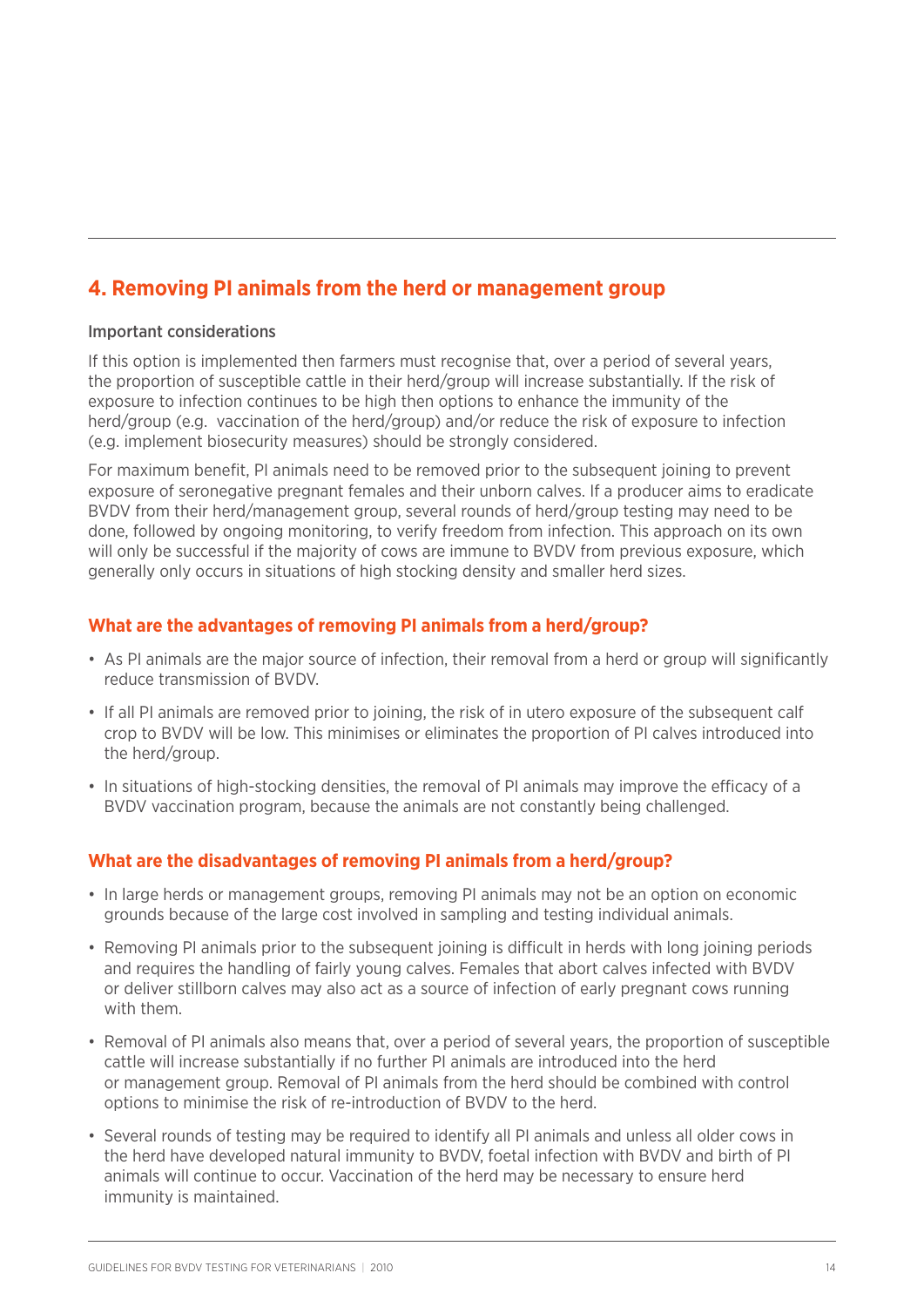## **5. Biosecurity measures**

### Important consideration

In situations where there is a high percentage of susceptible cattle in the herd or management group, the consequences of infection are high if biosecurity fails.

### **How can you minimise the risk of BVDV introduction from outside animals?**

- Establish a closed herd and only use semen and embryos from confirmed BVDV-free donors.
- Test all introduced cattle, including bulls, to confirm that they are not persistently infected.
	- until test results are available, introduced cattle should be quarantined away from the main herd.
	- as transiently infected cattle can sometimes transmit BVDV, introduced cattle should be quarantined for a minimum of 6 weeks.
	- in the case of pregnant females, no tests are available to determine whether they are carrying a PI foetus – introducing pregnant females should be avoided or these females should be quarantined on the farm and their calves tested to confirm that they are not persistently infected.
- Minimise over-the-fence contact between breeding females and neighbouring cattle. This can be achieved by avoiding grazing females in boundary paddocks, or in some cases, using double-fencing.
- Vaccinate cattle that are going to be transported off-farm and later returned (e.g. travelling to agricultural shows, agistment, markets) 8 weeks prior to movement.
- Avoid mixing different groups immediately prior to and during mating. This will minimise the risk of *in utero* transmission of BVDV and the risk of the birth of a PI calf.
- Clean cattle handling, transport and husbandry equipment, and protective clothing between different herds/groups of cattle, and particularly between properties.

To effectively control BVDV, frequently a combination of control measures such as vaccination and implementation of biosecurity measures is recommended.